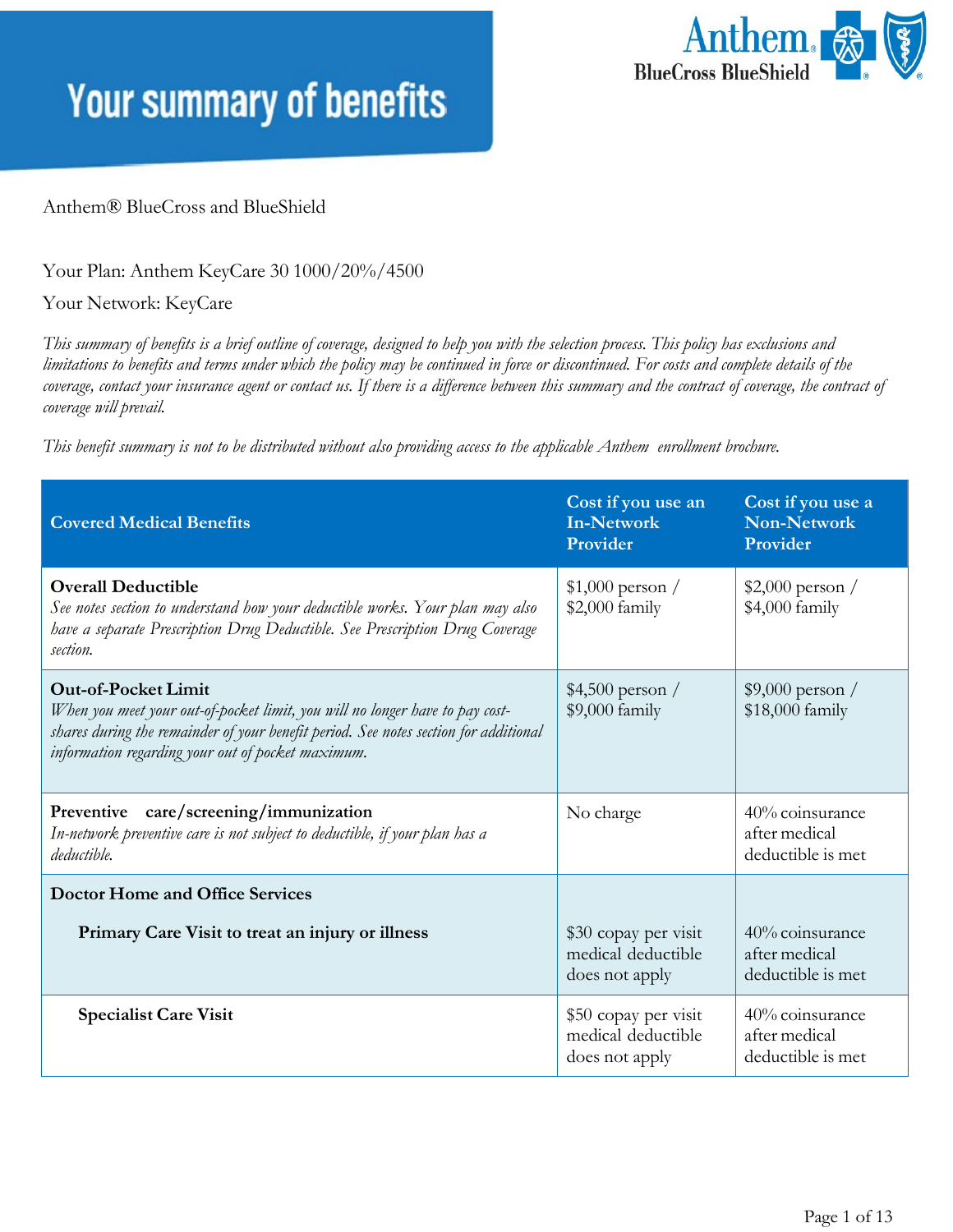| <b>Covered Medical Benefits</b>                                                                                                                                                                                                                                    | Cost if you use an<br><b>In-Network</b><br>Provider          | Cost if you use a<br><b>Non-Network</b><br>Provider   |
|--------------------------------------------------------------------------------------------------------------------------------------------------------------------------------------------------------------------------------------------------------------------|--------------------------------------------------------------|-------------------------------------------------------|
| <b>Prenatal and Post-natal Care</b><br>In-Network preventive prenatal and postnatal services are covered at<br>$100\%$ .                                                                                                                                           | 20% coinsurance<br>after medical<br>deductible is met        | 40% coinsurance<br>after medical<br>deductible is met |
| <b>Other Practitioner Visits:</b>                                                                                                                                                                                                                                  |                                                              |                                                       |
| Retail Health Clinic                                                                                                                                                                                                                                               | \$30 copay per visit<br>medical deductible<br>does not apply | 40% coinsurance<br>after medical<br>deductible is met |
| On-line Medical Visit<br>Live Health Online is the preferred telehealth solutions.<br>(www.livehealthonline.com).                                                                                                                                                  | \$20 copay per visit<br>medical deductible<br>does not apply | 40% coinsurance<br>after medical<br>deductible is met |
| Chiropractic Services<br>Coverage for Rehabilitation and Habilitation is limited to 30 visits<br>combined per benefit period. Limit is combined In-Network and Non-<br>Network. Visit limits are combined both across outpatient and other<br>professional visits. | \$30 copay per visit<br>medical deductible<br>does not apply | 40% coinsurance<br>after medical<br>deductible is met |
| Other Services in an Office:                                                                                                                                                                                                                                       |                                                              |                                                       |
| Allergy Testing                                                                                                                                                                                                                                                    | \$30 copay per visit<br>medical deductible<br>does not apply | 40% coinsurance<br>after medical<br>deductible is met |
| Chemo/Radiation Therapy                                                                                                                                                                                                                                            | 20% coinsurance<br>after medical<br>deductible is met        | 40% coinsurance<br>after medical<br>deductible is met |
| Hemodialysis                                                                                                                                                                                                                                                       | 20% coinsurance<br>after medical<br>deductible is met        | 40% coinsurance<br>after medical<br>deductible is met |
| Prescription Drugs<br>For the drugs itself dispensed in the office through infusion/injection.                                                                                                                                                                     | 20% coinsurance<br>after medical<br>deductible is met        | 40% coinsurance<br>after medical<br>deductible is met |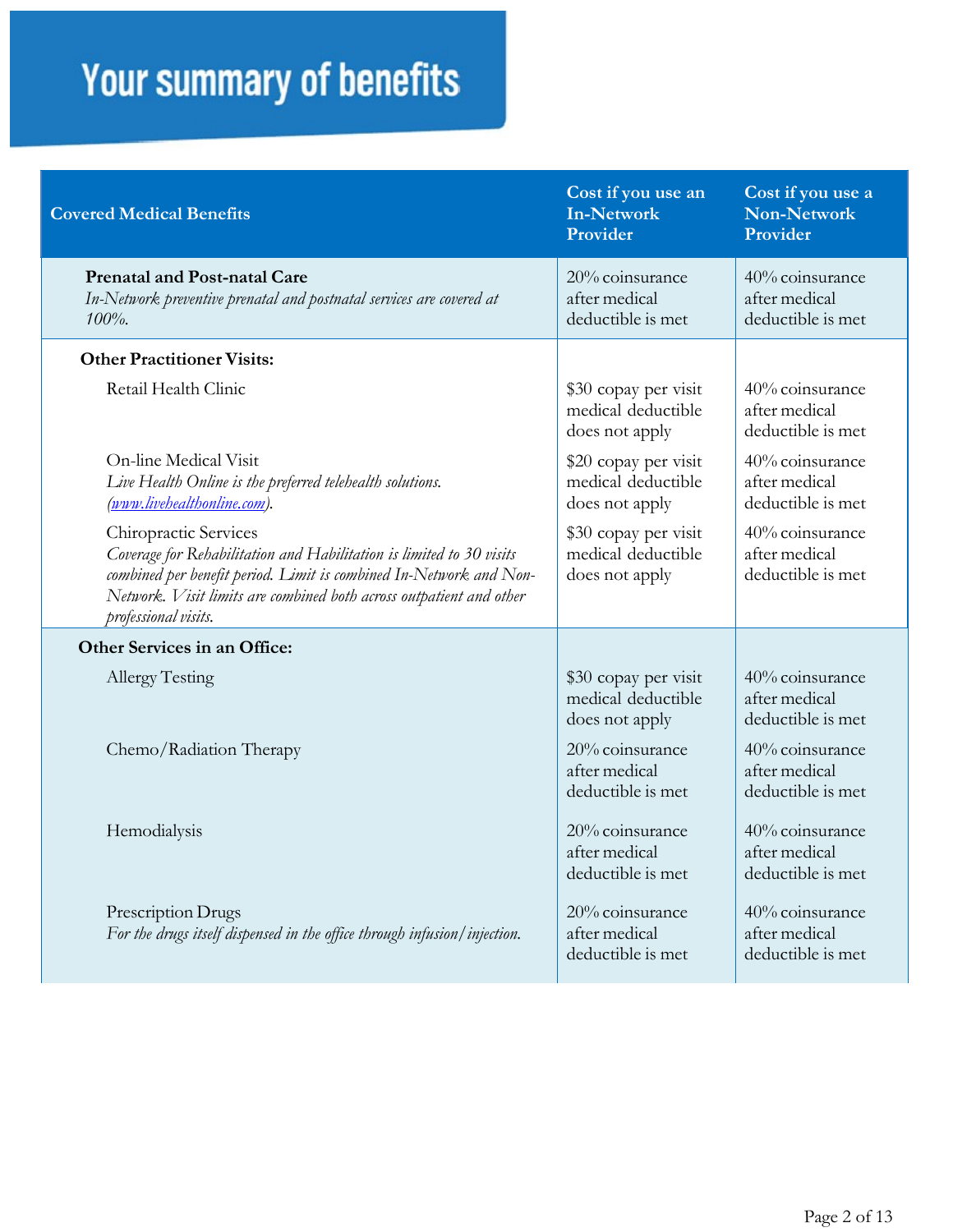| <b>Covered Medical Benefits</b>                                  | Cost if you use an<br><b>In-Network</b><br>Provider          | Cost if you use a<br><b>Non-Network</b><br>Provider   |
|------------------------------------------------------------------|--------------------------------------------------------------|-------------------------------------------------------|
| <b>Diagnostic Services</b>                                       |                                                              |                                                       |
| Lab:                                                             |                                                              |                                                       |
| Office                                                           | No charge                                                    | 40% coinsurance<br>after medical<br>deductible is met |
| Preferred Reference Lab                                          | No charge                                                    | 40% coinsurance<br>after medical<br>deductible is met |
| Outpatient Hospital                                              | 20% coinsurance<br>after medical<br>deductible is met        | 40% coinsurance<br>after medical<br>deductible is met |
| X-Ray:                                                           |                                                              |                                                       |
| Office                                                           | 20% coinsurance<br>after medical<br>deductible is met        | 40% coinsurance<br>after medical<br>deductible is met |
| Outpatient Hospital                                              | 20% coinsurance<br>after medical<br>deductible is met        | 40% coinsurance<br>after medical<br>deductible is met |
| Advanced Diagnostic Imaging (for example,<br>MRI/PET/CAT scans): |                                                              |                                                       |
| Office                                                           | 20% coinsurance<br>after medical<br>deductible is met        | 40% coinsurance<br>after medical<br>deductible is met |
| Outpatient Hospital                                              | 20% coinsurance<br>after medical<br>deductible is met        | 40% coinsurance<br>after medical<br>deductible is met |
| <b>Emergency and Urgent Care</b>                                 |                                                              |                                                       |
| <b>Urgent Care Center Office Visit</b>                           | \$50 copay per visit<br>medical deductible<br>does not apply | 40% coinsurance<br>after medical<br>deductible is met |
| <b>Emergency Room Facility Services</b>                          | 20% coinsurance<br>after medical<br>deductible is met        | Covered as In-<br>Network                             |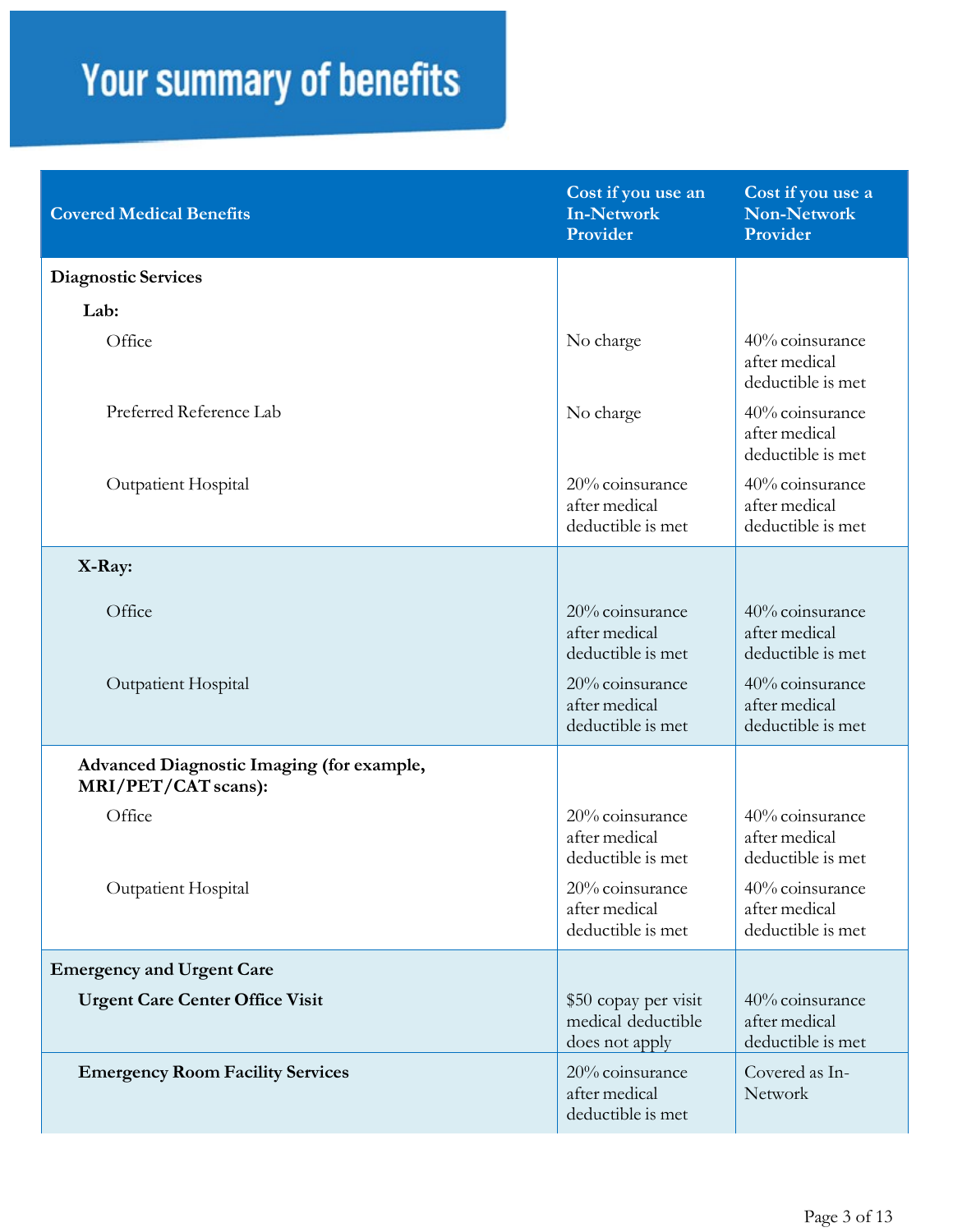| <b>Covered Medical Benefits</b>                            | Cost if you use an<br><b>In-Network</b><br>Provider          | Cost if you use a<br><b>Non-Network</b><br>Provider   |
|------------------------------------------------------------|--------------------------------------------------------------|-------------------------------------------------------|
| <b>Emergency Room Doctor and Other Services</b>            | 20% coinsurance<br>after medical<br>deductible is met        | Covered as In-<br>Network                             |
| <b>Ambulance Transportation</b>                            | 20% coinsurance<br>after medical<br>deductible is met        | Covered as In-<br>Network                             |
| <b>Outpatient Mental Health and Substance Use Disorder</b> |                                                              |                                                       |
| <b>Doctor Office Visit and Online Visit</b>                | \$30 copay per visit<br>medical deductible<br>does not apply | 40% coinsurance<br>after medical<br>deductible is met |
| Facility visit:                                            |                                                              |                                                       |
| <b>Facility Fees</b>                                       | 20% coinsurance<br>after medical<br>deductible is met        | 40% coinsurance<br>after medical<br>deductible is met |
| <b>Doctor Services</b>                                     | 20% coinsurance<br>after medical<br>deductible is met        | 40% coinsurance<br>after medical<br>deductible is met |
| <b>Outpatient Surgery</b>                                  |                                                              |                                                       |
| <b>Facility Fees:</b>                                      |                                                              |                                                       |
| Hospital                                                   | 20% coinsurance<br>after medical<br>deductible is met        | 40% coinsurance<br>after medical<br>deductible is met |
| Freestanding Surgical Center                               | 20% coinsurance<br>after medical<br>deductible is met        | 40% coinsurance<br>after medical<br>deductible is met |
| <b>Doctor and Other Services:</b>                          |                                                              |                                                       |
| Hospital                                                   | 20% coinsurance<br>after medical<br>deductible is met        | 40% coinsurance<br>after medical<br>deductible is met |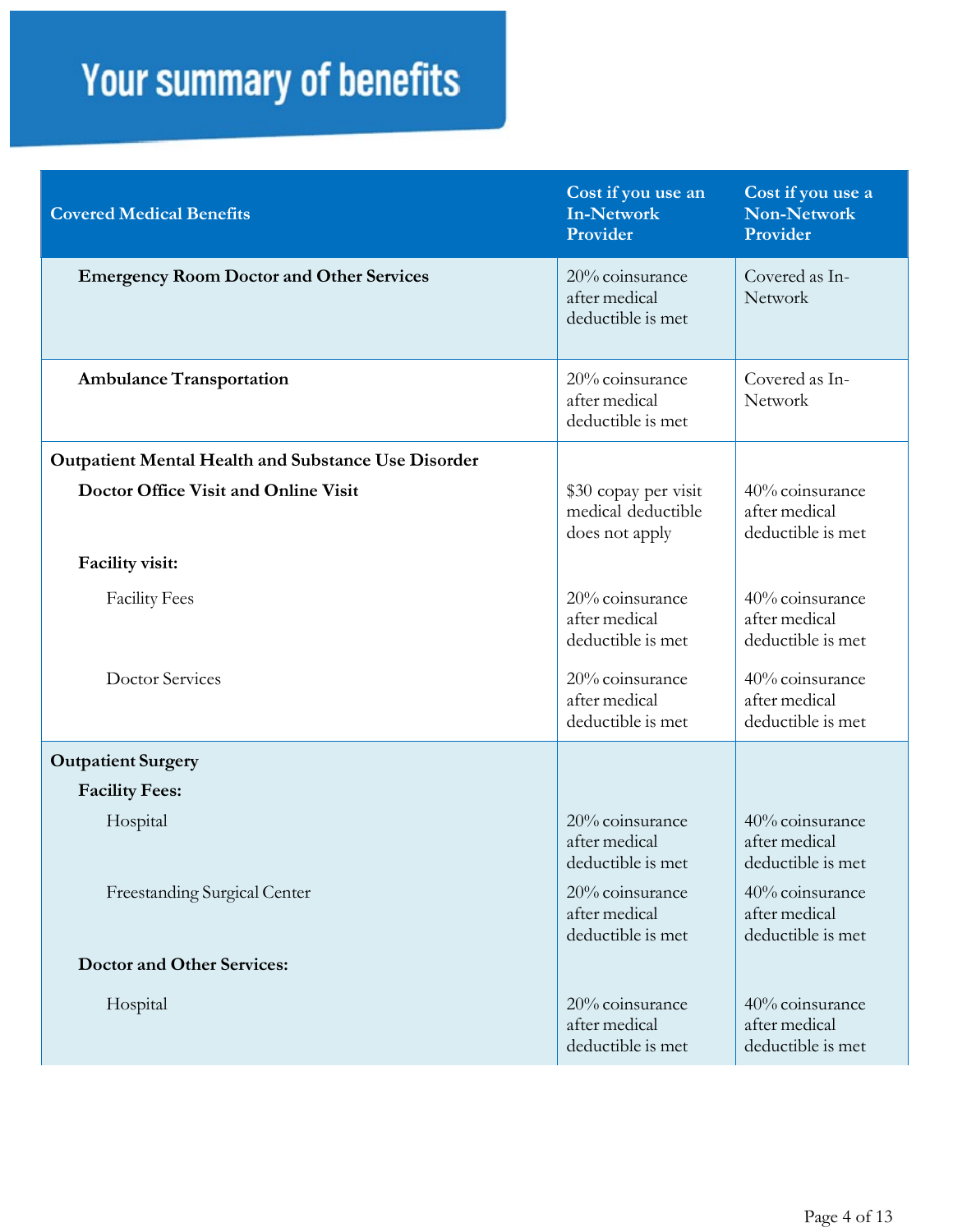| <b>Covered Medical Benefits</b>                                                                                                                                                                                                                                                                                                                                                                                                                                                                                                                                                                                                                                                          | Cost if you use an<br><b>In-Network</b><br>Provider   | Cost if you use a<br><b>Non-Network</b><br>Provider   |
|------------------------------------------------------------------------------------------------------------------------------------------------------------------------------------------------------------------------------------------------------------------------------------------------------------------------------------------------------------------------------------------------------------------------------------------------------------------------------------------------------------------------------------------------------------------------------------------------------------------------------------------------------------------------------------------|-------------------------------------------------------|-------------------------------------------------------|
| Hospital Stay (all Inpatient stays including Maternity, Mental<br>and Substance Use Disorder):                                                                                                                                                                                                                                                                                                                                                                                                                                                                                                                                                                                           |                                                       |                                                       |
| Facility fees (for example, room & board)<br>Coverage for Inpatient Rehabilitation and Skilled Nursing services is<br>limited to 100 days combined per admission.                                                                                                                                                                                                                                                                                                                                                                                                                                                                                                                        | 20% coinsurance<br>after medical<br>deductible is met | 40% coinsurance<br>after medical<br>deductible is met |
| Doctor and other services                                                                                                                                                                                                                                                                                                                                                                                                                                                                                                                                                                                                                                                                | 20% coinsurance<br>after medical<br>deductible is met | 40% coinsurance<br>after medical<br>deductible is met |
| Recovery & Rehabilitation                                                                                                                                                                                                                                                                                                                                                                                                                                                                                                                                                                                                                                                                |                                                       |                                                       |
| <b>Home Health Care</b><br>Coverage is limited to 100 visits per benefit period. Limit is combined In-<br>Network and Non-Network. Visit limit does not apply to Home Infusion<br>Therapy or Home Dialysis.                                                                                                                                                                                                                                                                                                                                                                                                                                                                              | 20% coinsurance<br>after medical<br>deductible is met | 40% coinsurance<br>after medical<br>deductible is met |
| Rehabilitation services (for example,<br>physical/speech/occupational therapy):                                                                                                                                                                                                                                                                                                                                                                                                                                                                                                                                                                                                          |                                                       |                                                       |
| Office<br>Coverage for rehabilitative and habilitative physical therapy and<br>occupational therapy combined is limited to 30 visits per benefit period.<br>Limit is combined for In-Network and Non-Network. Visit limits are<br>combined both across outpatient and other professional visits. Coverage<br>for rehabilitative and habilitative speech therapy is limited to 30 visits<br>per benefit period. Visit limits are combined both across outpatient and<br>other professional visits. Limit is combined for In-Network and Non-<br>Network. Visit limit does not apply when performed as part of<br>Hospice, Home Health, Early Intervention or Autism service.              | 20% coinsurance<br>after medical<br>deductible is met | 40% coinsurance<br>after medical<br>deductible is met |
| Outpatient Hospital<br>Coverage for rehabilitative and habilitative physical therapy and<br>occupational therapy combined is limited to 30 visits per benefit period.<br>Limit is combined for In-Network and Non-Network. Visit limits are<br>combined both across outpatient and other professional visits. Coverage<br>for rehabilitative and habilitative speech therapy is limited to 30 visits<br>per benefit period. Visit limits are combined both across outpatient and<br>other professional visits. Limit is combined for In-Network and Non-<br>Network. Visit limit does not apply when performed as part of<br>Hospice, Home Health, Early Intervention or Autism service. | 20% coinsurance<br>after medical<br>deductible is met | 40% coinsurance<br>after medical<br>deductible is met |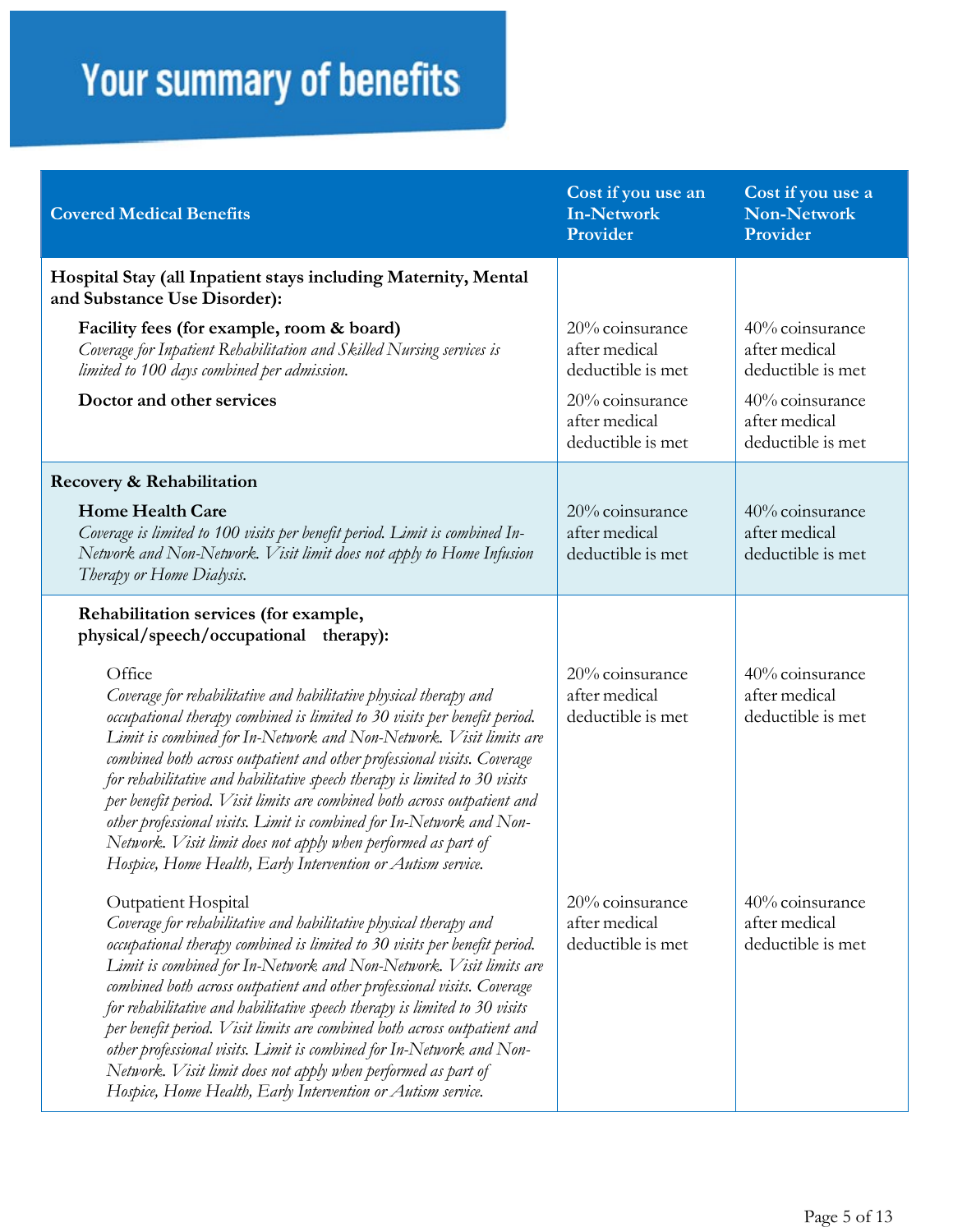| <b>Covered Medical Benefits</b>                                                                                                                                                                                                                                                                                                                                                                                                                                                                                                                                                                                                                                             | Cost if you use an<br><b>In-Network</b><br>Provider                                                            | Cost if you use a<br><b>Non-Network</b><br>Provider                                                            |
|-----------------------------------------------------------------------------------------------------------------------------------------------------------------------------------------------------------------------------------------------------------------------------------------------------------------------------------------------------------------------------------------------------------------------------------------------------------------------------------------------------------------------------------------------------------------------------------------------------------------------------------------------------------------------------|----------------------------------------------------------------------------------------------------------------|----------------------------------------------------------------------------------------------------------------|
| Habilitation services (for example,<br>physical/speech/occupational therapy):                                                                                                                                                                                                                                                                                                                                                                                                                                                                                                                                                                                               |                                                                                                                |                                                                                                                |
| Office<br>Coverage for rehabilitative and habilitative physical therapy and<br>occupational therapy combined is limited to 30 visits per benefit period.<br>Limit is combined for In-Network and Non-Network. Visit limits are<br>combined both across outpatient and other professional visits. Coverage<br>for rehabilitative and habilitative speech therapy is limited to 30 visits<br>per benefit period. Visit limits are combined both across outpatient and<br>other professional visits. Limit is combined for In-Network and Non-<br>Network. Visit limit does not apply when performed as part of<br>Hospice, Home Health, Early Intervention or Autism service. | 20% coinsurance<br>after medical<br>deductible is met                                                          | 40% coinsurance<br>after medical<br>deductible is met                                                          |
| Outpatient Hospital<br>Coverage for rehabilitative and habilitative physical therapy and<br>occupational therapy combined is limited to 30 visits combined per<br>benefit period. Visit limits are combined both across outpatient and<br>other professional visits. Coverage for rehabilitative and habilitative<br>speech therapy is limited to 30 visits per benefit period. Visit limits are<br>combined both across outpatient and other professional visits. Limit is<br>combined for In-Network and Non-Network. Visit limit does not<br>apply when performed as part of Hospice, Home Health, Early<br>Intervention or Autism service.                              | 20% coinsurance<br>after medical<br>deductible is met                                                          | 40% coinsurance<br>after medical<br>deductible is met                                                          |
| Cardiac rehabilitation                                                                                                                                                                                                                                                                                                                                                                                                                                                                                                                                                                                                                                                      |                                                                                                                |                                                                                                                |
| Office Visit<br>Outpatient Hospital                                                                                                                                                                                                                                                                                                                                                                                                                                                                                                                                                                                                                                         | 20% coinsurance<br>after medical<br>deductible is met<br>20% coinsurance<br>after medical<br>deductible is met | 40% coinsurance<br>after medical<br>deductible is met<br>40% coinsurance<br>after medical<br>deductible is met |
| <b>Skilled Nursing Care (in a facility)</b><br>Coverage for Inpatient rehabilitation and skilled nursing services is limited to<br>100 days combined per admission. Limit is combined In-Network and Non-<br>Network.                                                                                                                                                                                                                                                                                                                                                                                                                                                       | 20% coinsurance<br>after medical<br>deductible is met                                                          | 40% coinsurance<br>after medical<br>deductible is met                                                          |
| Hospice                                                                                                                                                                                                                                                                                                                                                                                                                                                                                                                                                                                                                                                                     | 20% coinsurance<br>after medical<br>deductible is met                                                          | 40% coinsurance<br>after medical<br>deductible is met                                                          |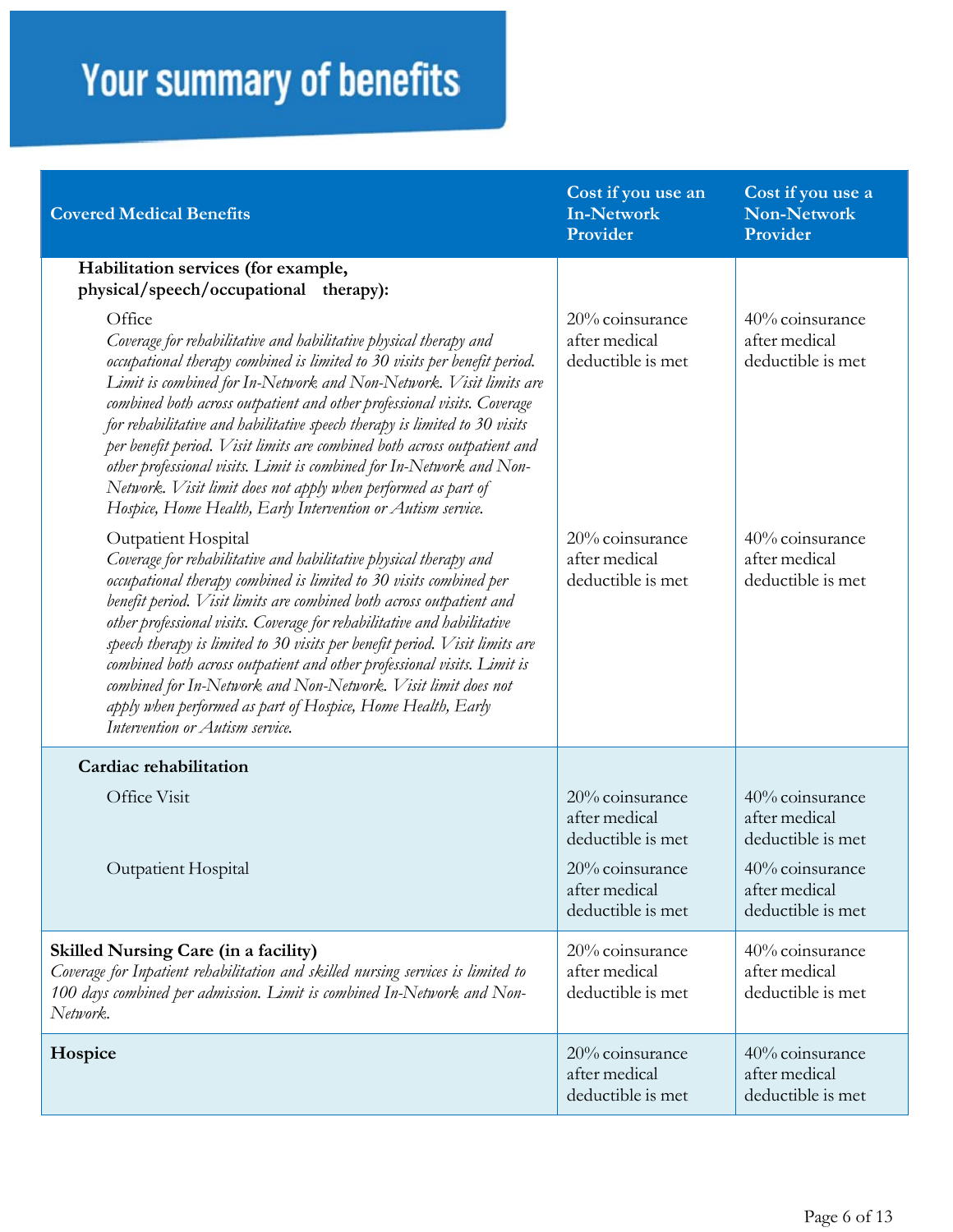| <b>Covered Medical Benefits</b>                                                                                                                                         | Cost if you use an<br><b>In-Network</b><br><b>Provider</b> | Cost if you use a<br><b>Non-Network</b><br>Provider      |
|-------------------------------------------------------------------------------------------------------------------------------------------------------------------------|------------------------------------------------------------|----------------------------------------------------------|
| <b>Durable Medical Equipment</b>                                                                                                                                        | $20\%$ coinsurance<br>after medical<br>deductible is met   | $40\%$ coinsurance<br>after medical<br>deductible is met |
| <b>Prosthetic Devices</b><br>Coverage for wigs needed after cancer treatment is limited to 1 items per benefit<br>period. Limit is combined In-Network and Non-Network. | $20\%$ coinsurance<br>after medical<br>deductible is met   | 40% coinsurance<br>after medical<br>deductible is met    |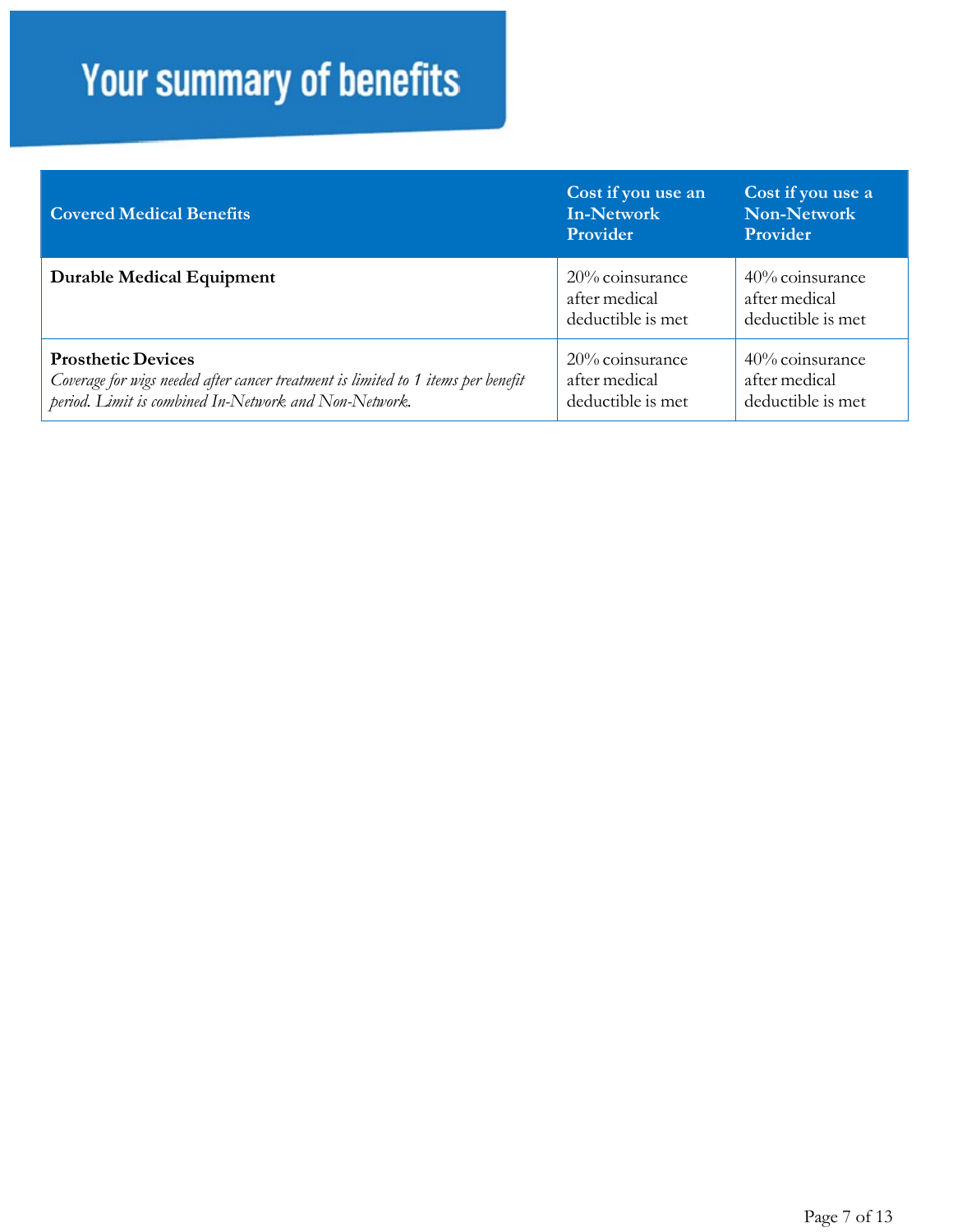| <b>Covered Prescription Drug Benefits</b>                                                                                                                                                                                                                                                                                                                                                                             | Cost if you use an<br><b>In-Network</b><br>Provider                                                                                                                | Cost if you use a<br><b>Non-Network</b><br>Provider               |
|-----------------------------------------------------------------------------------------------------------------------------------------------------------------------------------------------------------------------------------------------------------------------------------------------------------------------------------------------------------------------------------------------------------------------|--------------------------------------------------------------------------------------------------------------------------------------------------------------------|-------------------------------------------------------------------|
| <b>Pharmacy Deductible</b>                                                                                                                                                                                                                                                                                                                                                                                            | Not applicable                                                                                                                                                     | Not applicable                                                    |
| <b>Pharmacy Out of Pocket</b>                                                                                                                                                                                                                                                                                                                                                                                         | Combined with<br>medical out of<br>pocket maximum                                                                                                                  | Combined with<br>medical out of<br>pocket maximum                 |
| <b>Prescription Drug Coverage</b><br>National Drug List<br>This product has a 90-day Retail Pharmacy Network available. A 90 day supply is<br>available at most retail pharmacies.                                                                                                                                                                                                                                    |                                                                                                                                                                    |                                                                   |
| Tier 1 - Typically Generic<br>Covers up to a 30 day supply (retail pharmacy). Covers up to a 90 day supply<br>(home delivery program). Covers up to 90 day supply (retail maintenance<br>pharmacy). No coverage for non-formulary drugs. Coverage is also provided for<br>up to a 12-month supply of FDA-approved, self-administered hormonal<br>contraceptives, when dispensed or furnished at one time.             | \$10 copay per<br>prescription,<br>deductible does<br>not apply (retail)<br>and \$10 copay per<br>prescription,<br>deductible does not<br>apply (home<br>delivery) | 40% coinsurance<br>(retail) and Not<br>covered (home<br>delivery) |
| Tier 2 - Typically Preferred Brand<br>Covers up to a 30 day supply (retail pharmacy). Covers up to a 90 day supply<br>(home delivery program). Covers up to 90 day supply (retail maintenance<br>pharmacy). No coverage for non-formulary drugs. Coverage is also provided for<br>up to a 12-month supply of FDA-approved, self-administered hormonal<br>contraceptives, when dispensed or furnished at one time.     | \$30 copay per<br>prescription,<br>deductible does not<br>apply (retail) and<br>\$60 copay per<br>prescription,<br>deductible does not<br>apply (home<br>delivery) | 40% coinsurance<br>(retail) and Not<br>covered (home<br>delivery) |
| Tier 3 - Typically Non-Preferred Brand<br>Covers up to a 30 day supply (retail pharmacy). Covers up to a 90 day supply<br>(home delivery program). Covers up to 90 day supply (retail maintenance<br>pharmacy). No coverage for non-formulary drugs. Coverage is also provided for<br>up to a 12-month supply of FDA-approved, self-administered hormonal<br>contraceptives, when dispensed or furnished at one time. | \$50 copay per<br>prescription,<br>deductible does not<br>apply (retail) and<br>\$150 copay per<br>prescription,<br>deductible does not                            | 40% coinsurance<br>(retail) and Not<br>covered (home<br>delivery) |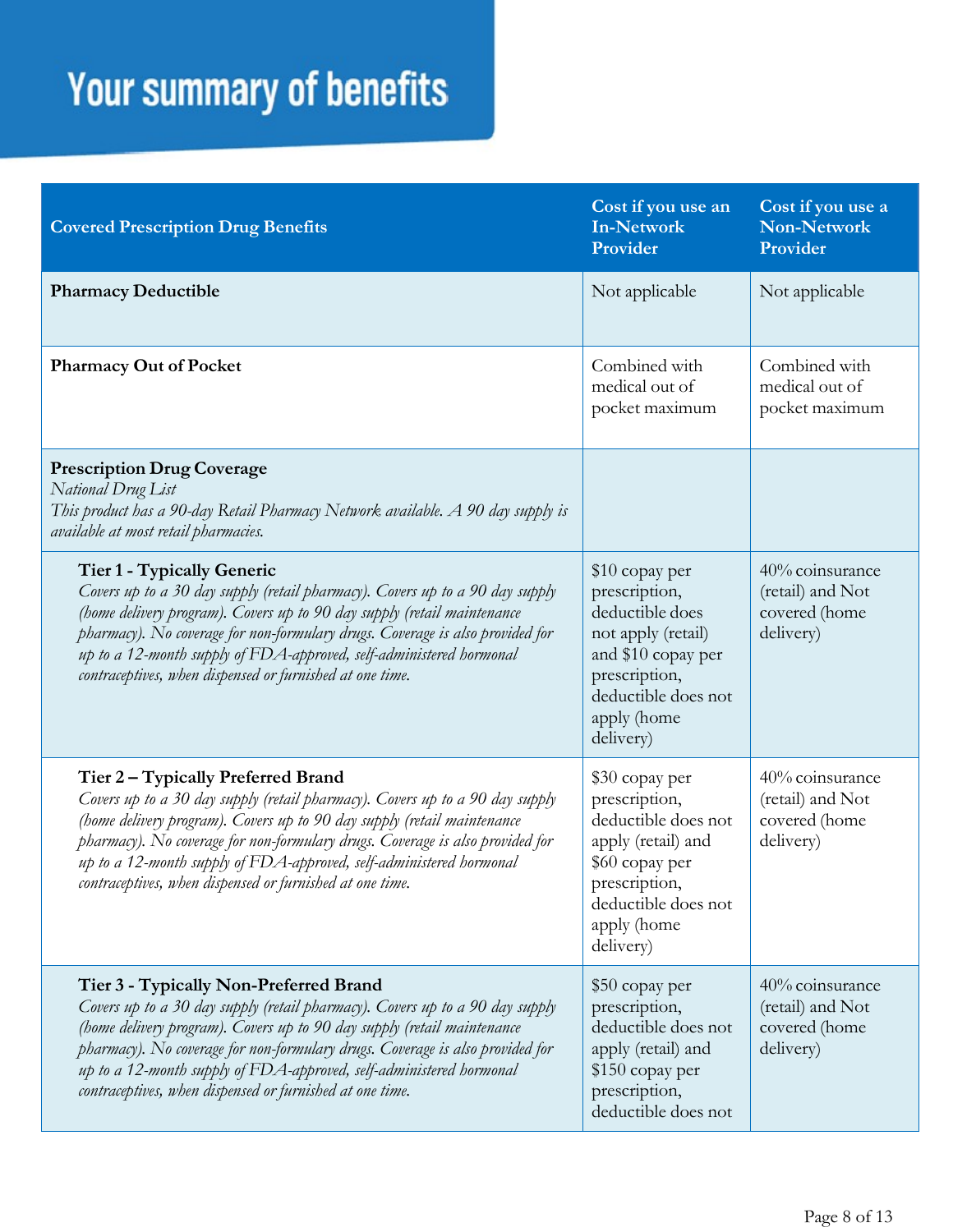| <b>Covered Prescription Drug Benefits</b>                                                                                                                                                                                                                                                                                                                          | Cost if you use an<br>In-Network<br>Provider                                         | Cost if you use a<br>Non-Network<br>Provider                         |
|--------------------------------------------------------------------------------------------------------------------------------------------------------------------------------------------------------------------------------------------------------------------------------------------------------------------------------------------------------------------|--------------------------------------------------------------------------------------|----------------------------------------------------------------------|
|                                                                                                                                                                                                                                                                                                                                                                    | apply (home<br>delivery)                                                             |                                                                      |
| Tier 4 - Typically Specialty (brand and generic)<br>Covers up to a 30 day supply (retail pharmacy). Covers up to a 90 day supply<br>(home delivery program). No coverage for non-formulary drugs. Coverage is also<br>provided for up to a 12-month supply of FDA-approved, self-administered<br>hormonal contraceptives, when dispensed or furnished at one time. | $20\%$ coinsurance<br>up to $$200$ per<br>prescription (retail<br>and home delivery) | $40\%$ coinsurance<br>(retail) and Not<br>covered (home<br>delivery) |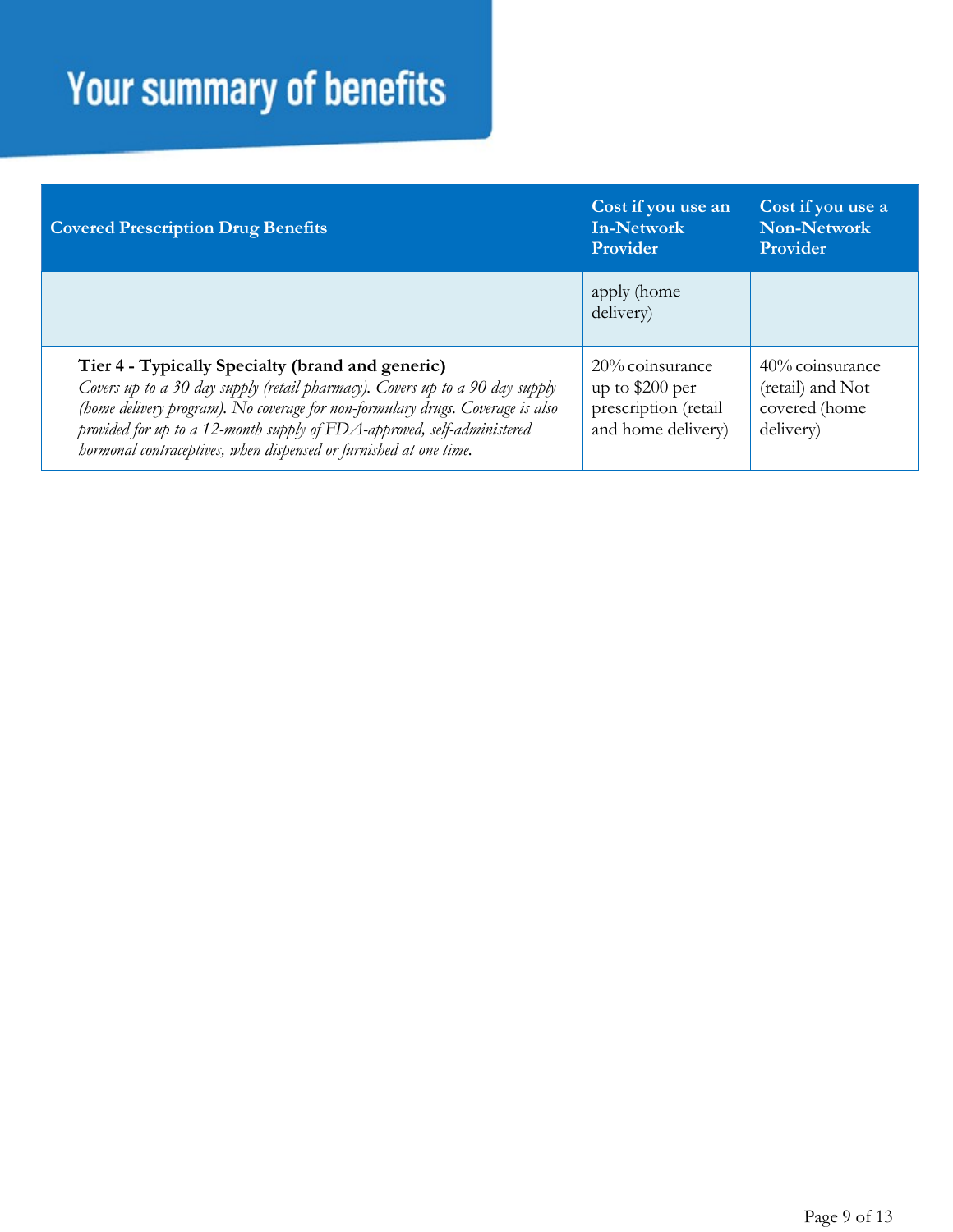#### **Notes:**

- All medical services subject to a coinsurance are also subject to the annual medical deductible, if deductible is applicable to plan.
- If your plan includes a hospital stay copay and you are readmitted within 72 hours of a prior admission for the same diagnosis, your hospital stay copay for your readmission is waived.
- Human Organ and Tissues Transplants require precertification and are covered as any other service in your summary of benefits.
- If your plan includes out of network benefits, all services with calendar/plan year limits are combined both in and out of network.
- If your plan includes out of network benefits and you use a non-participating provider, you are responsible for any difference between the covered expense and the actual non-participating providers charge.
- Your copays, coinsurance and deductible count toward your out of pocket amount.
- To view your prescription formulary list log on to [www.anthem.com/health-insurance/customer-care/forms](http://www.anthem.com/health-insurance/customer-care/forms-library)[library](http://www.anthem.com/health-insurance/customer-care/forms-library)
- In-network preventive care is not subject to deductible, if you plan has a deductible.
- This plan includes Home Delivery (Mail Order). Home Delivery copays are different than the Retail Pharmacy Copays.
- If your plan includes out of network benefits and you use a non-participating provider, you are responsible for any difference between the covered expense and the actual non-participating providers charge. When receiving care from providers out of network, members may be subject to balance billing in addition to any applicable copayments, coinsurance and/or deductible. This amount does not apply to the out of network out of pocket limit.
- For additional information on this plan, please visit sbc.anthem.com to obtain a "Summary of Benefit Coverage".
- The family deductible and out-of-pocket maximum are embedded meaning the cost shares of one family member will be applied to the individual deductible and individual out-of-pocket maximum; in addition, amounts for all family members apply to the family deductible and family out-of-pocket maximum. No one member will pay more than the individual deductible and individual out-of-pocket maximum.
- The representations of benefits in this document are subject to Division of Insurance approval and are subject to change.

Questions: (833) 592-9956 or visit us at [www.anthem.com](http://www.anthem.com/) VA/LG/Anthem KeyCare 30 1000/20%/4500 /42FJ/01-01-2020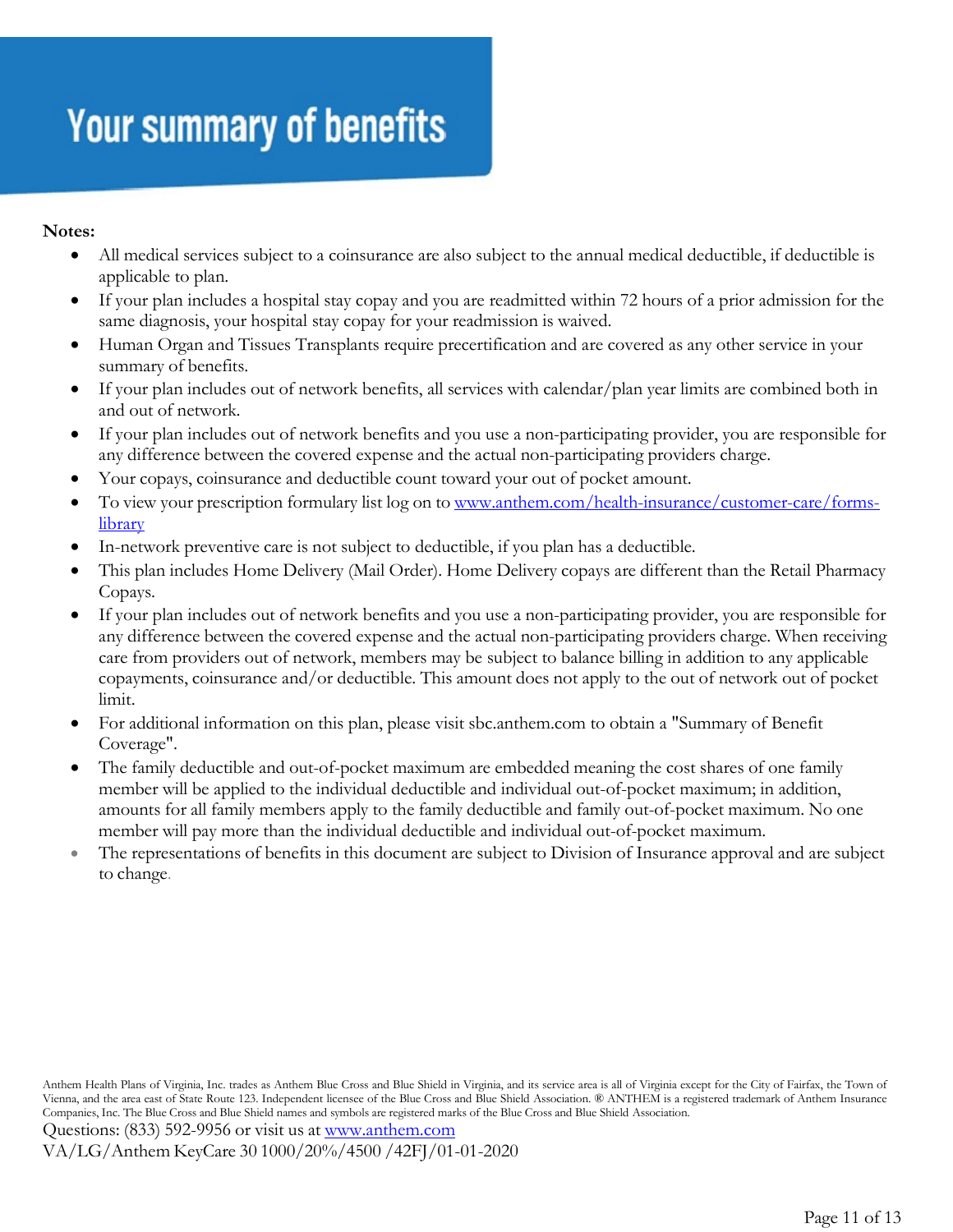#### **Language Access Services:**

#### **Get help in your language**

Curious to know what all this says? We would be too. Here's the English version: If you have any questions about this document, you have the right to get help and information in your language at no cost. To talk to an interpreter, call (833) 592-9956

Separate from our language assistance program, we make documents available in alternate formats for members with visual impairments. If you need a copy of this document in an alternate format, please call the customer service telephone number on the back of your ID card.

**(TTY/TDD: 711)**

Arabic (العربية): إذا كان لديك أي استفسار ات بشأن هذا المستند، فيحق لك الحصول على المساعدة والمعلومات بلغتك دون مقابل. للتحدث إلى . (833) 592-9956

**Armenian (**հայերեն**).** Եթե այս փաստաթղթի հետ կապված հարցեր ունեք, դուք իրավունք ունեք անվճար ստանալ օգնություն և տեղեկատվություն ձեր լեզվով: Թարգմանչի հետ խոսելու համար զանգահարեք հետևյալ հեռախոսահամարով՝ (833) 592-9956:

**Chinese(**中文**)**:如果您對本文件有任何疑問,您有權使用您的語言免費獲得協助和資訊。如需與譯員通 話,請致電(833) 592-9956。

Farsi) (فارسي): در صورتی که سؤالی پیرامون این سند دارید، این حق را دارید که اطلاعات و کمک را بدون هیچ هزينه اي به زبان مادريتان دريافت كنيد. براي گفتگو با يک مترجم شفاهي، با شماره 592-9956 (833) تماس بگيريد.

**French (Français) :** Si vous avez des questions sur ce document, vous avez la possibilité d'accéder gratuitement à ces informations et à une aide dans votre langue. Pour parler à un interprète, appelez le (833) 592-9956.

**Haitian Creole (Kreyòl Ayisyen):** Si ou gen nenpòt kesyon sou dokiman sa a, ou gen dwa pou jwenn èd ak enfòmasyon nan lang ou gratis. Pou pale ak yon entèprèt, rele (833) 592-9956.

**Italian (Italiano):** In caso di eventuali domande sul presente documento, ha il diritto di ricevere assistenza e informazioni nella sua lingua senza alcun costo aggiuntivo. Per parlare con un interprete, chiami il numero (833) 592- 9956.

Japanese (日本語):この文書についてなにかご不明な点があれば、あなたにはあなたの言語で無料で支援を受け情報 を得る権利があります。通訳と話すには、(833) 592-9956 にお電話ください。

**Korean (한국어):** 본 문서에 대해 어떠한 문의사항이라도 있을 경우, 귀하에게는 귀하가 사용하는 언어로 무료 도움 및 정보를 얻을 권리가 있습니다. 통역사와 이야기하려면(833) 592-9956로 문의하십시오.